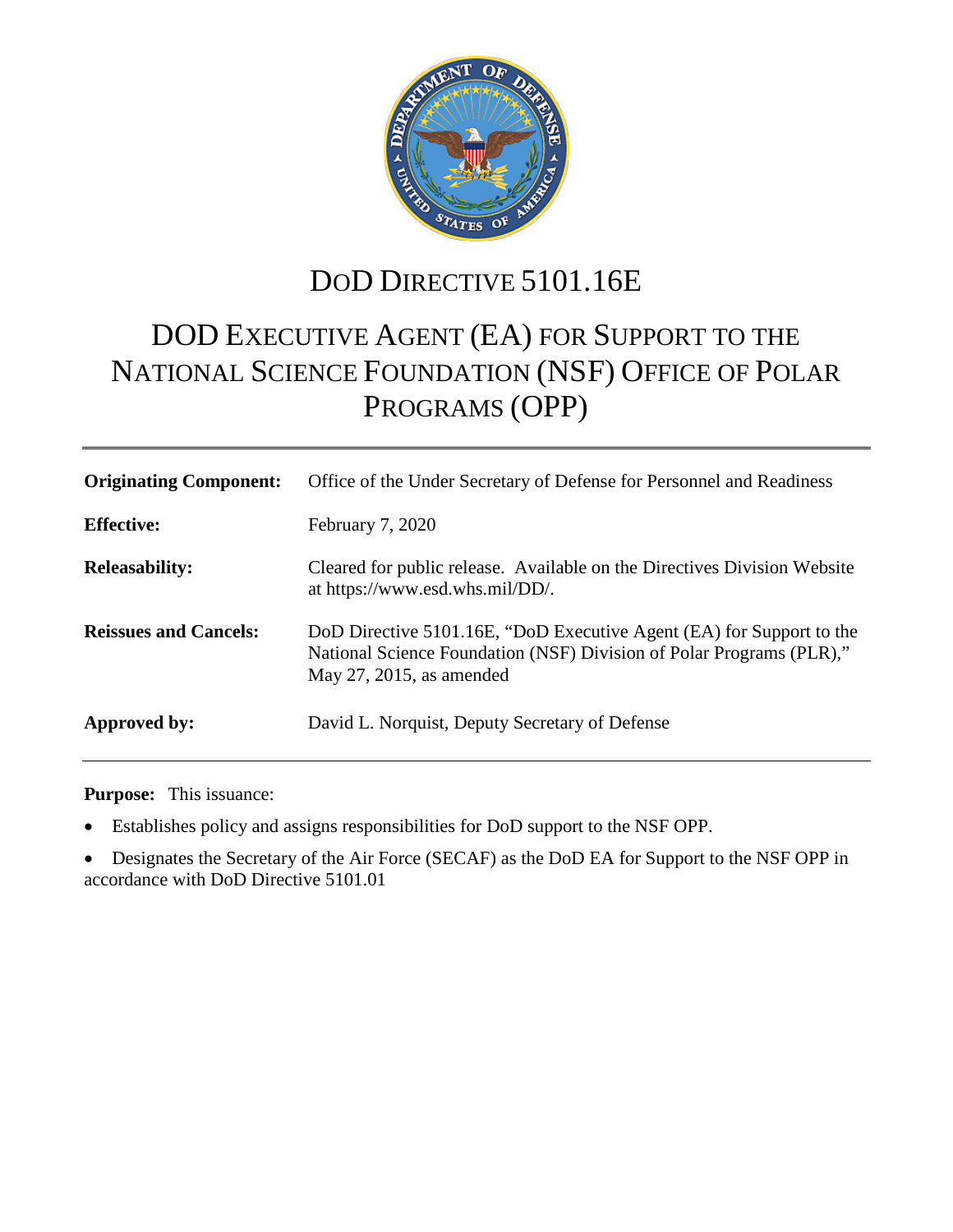## **TABLE OF CONTENTS**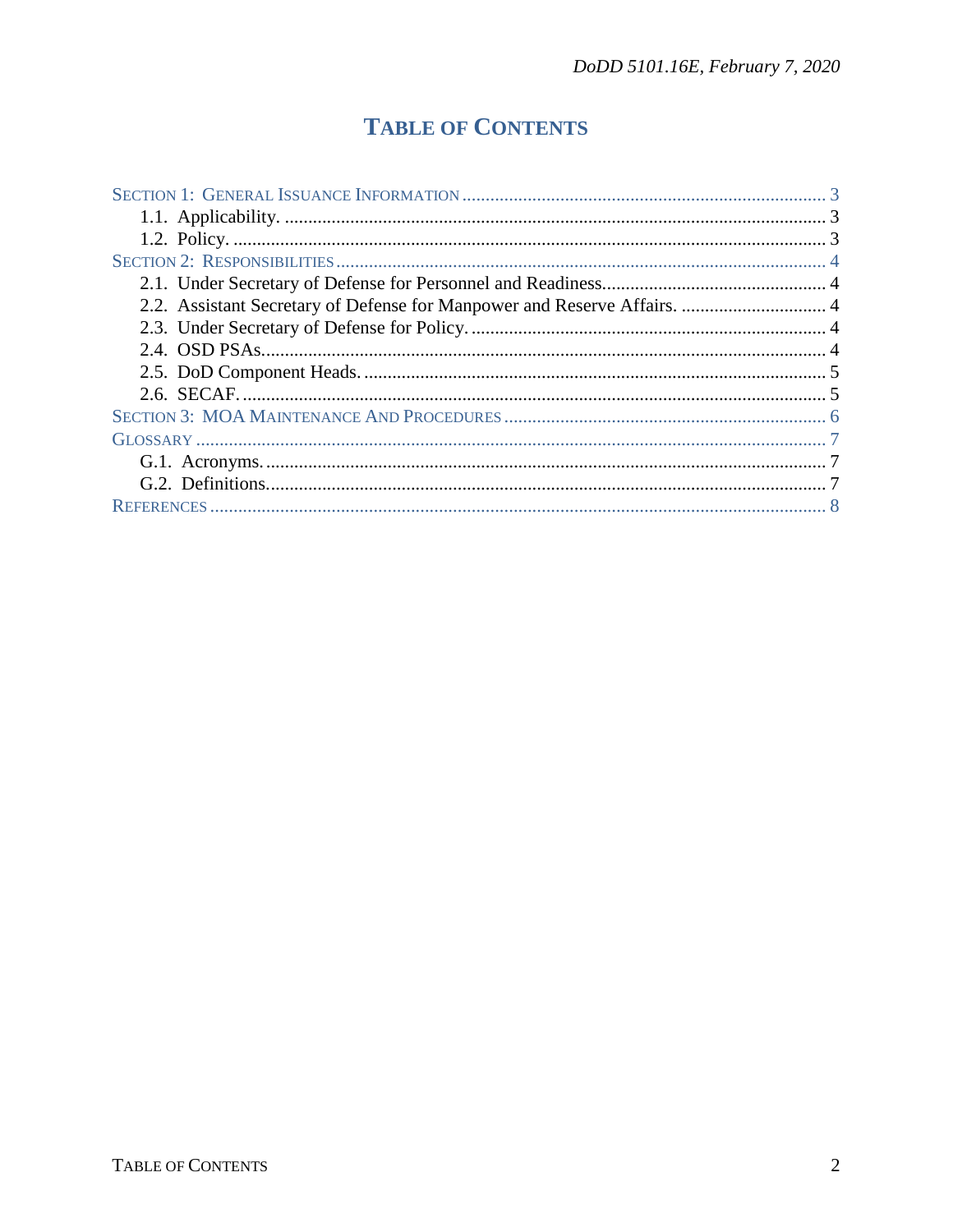## **SECTION 1: GENERAL ISSUANCE INFORMATION**

#### **1.1. APPLICABILITY.**

This directive applies to OSD, the Military Departments (including the Coast Guard at all times, including when it is a Service in the Department of Homeland Security by agreement with that Department), the Office of the Chairman of the Joint Chiefs of Staff and the Joint Staff, the Combatant Commands, the Office of the Inspector General of the Department of Defense, the Defense Agencies, the DoD Field Activities, and all other organizational entities within the DoD (referred to collectively in this issuance as the "DoD Components").

#### **1.2. POLICY.**

It is DoD policy that:

a. DoD will provide support for the NSF OPP as designated in this directive, and in accordance with the May 1, 2007 Memorandum of Agreement (MOA) between DoD and the NSF for the NSF's polar programs and any successor agreements.

b. The Offices of OSD Principal Staff Assistants (PSAs) and DoD Components involved in planning for, conducting, or participating in activities in the Antarctic area must observe the terms of the December 1, 1959, Antarctic Treaty and the October 4, 1991, Protocol on Environmental Protection to the Antarctic Treaty, also known as the "Madrid Protocol."

c. DoD will provide, on a reimbursable basis, logistics support requested by the NSF and will develop, in collaboration with the NSF, logistics arrangements and cost structures required for effective and responsive Antarctic program support, as outlined in Presidential Memorandum 6646. Reimbursement rates will be consistent with annually published guidance from the Office of the Under Secretary of Defense (Comptroller)/Chief Financial Officer, Department of Defense.

d. DoD Arctic support to the NSF will be implemented in accordance with U.S. policy, applicable U.S. law, and international agreements to which the United States is a party, similar to the support provided for Antarctic programs, and in accordance with National Security Presidential Directive 66/Homeland Security Presidential Directive 25.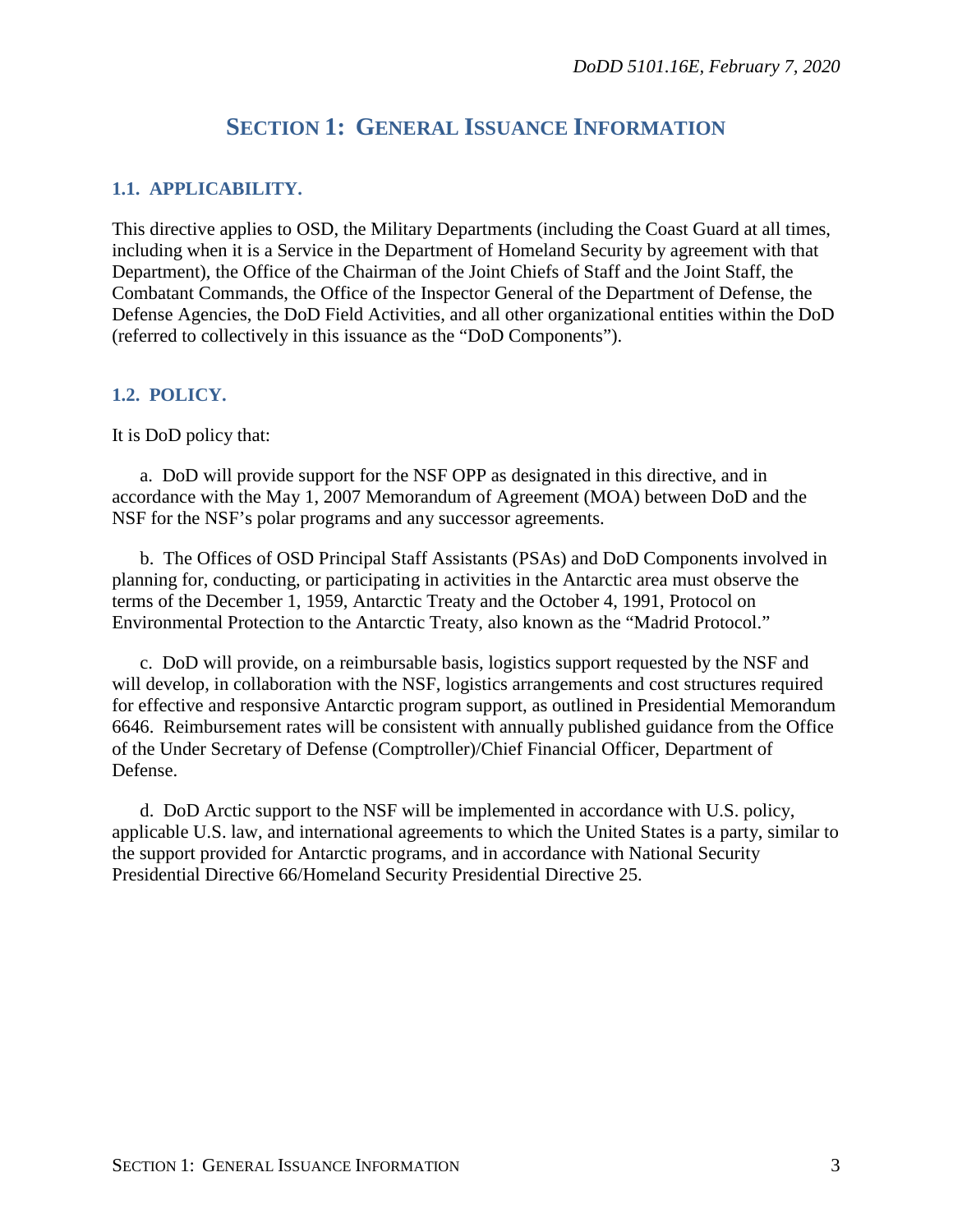## **SECTION 2: RESPONSIBILITIES**

#### **2.1. UNDER SECRETARY OF DEFENSE FOR PERSONNEL AND READINESS.**

In addition to the responsibilities in Paragraph 2.4., the Under Secretary of Defense for Personnel and Readiness:

a. Oversees the implementation of the policies and responsibilities established in this issuance.

b. Serves as the OSD PSA responsible for overseeing the activities of the DoD EA for Support to the NSF OPP, in accordance with DoD Directive 5101.01.

#### **2.2. ASSISTANT SECRETARY OF DEFENSE FOR MANPOWER AND RESERVE AFFAIRS.**

Under the authority, direction, and control of the Under Secretary of Defense for Personnel and Readiness, the Assistant Secretary of Defense for Manpower and Reserve Affairs:

- a. Monitors the DoD EA for Support to the NSF OPP.
- b. Provides NSF OPP policy guidance upon request.

#### **2.3. UNDER SECRETARY OF DEFENSE FOR POLICY.**

In addition to the responsibilities in Paragraph 2.4., the Under Secretary of Defense for Policy oversees DoD Component compliance with all international treaty requirements regarding operations in the polar regions.

#### **2.4. OSD PSAs.**

Within given functional areas, the OSD PSAs exercise designated authorities and responsibilities, as established by law, Executive order, or DoD policy, to:

a. Facilitate the mission of the DoD EA for Support to the NSF OPP.

b. Implement actions, as specified in this issuance and as agreed to under the MOA between DoD and the NSF for the NSF's polar programs.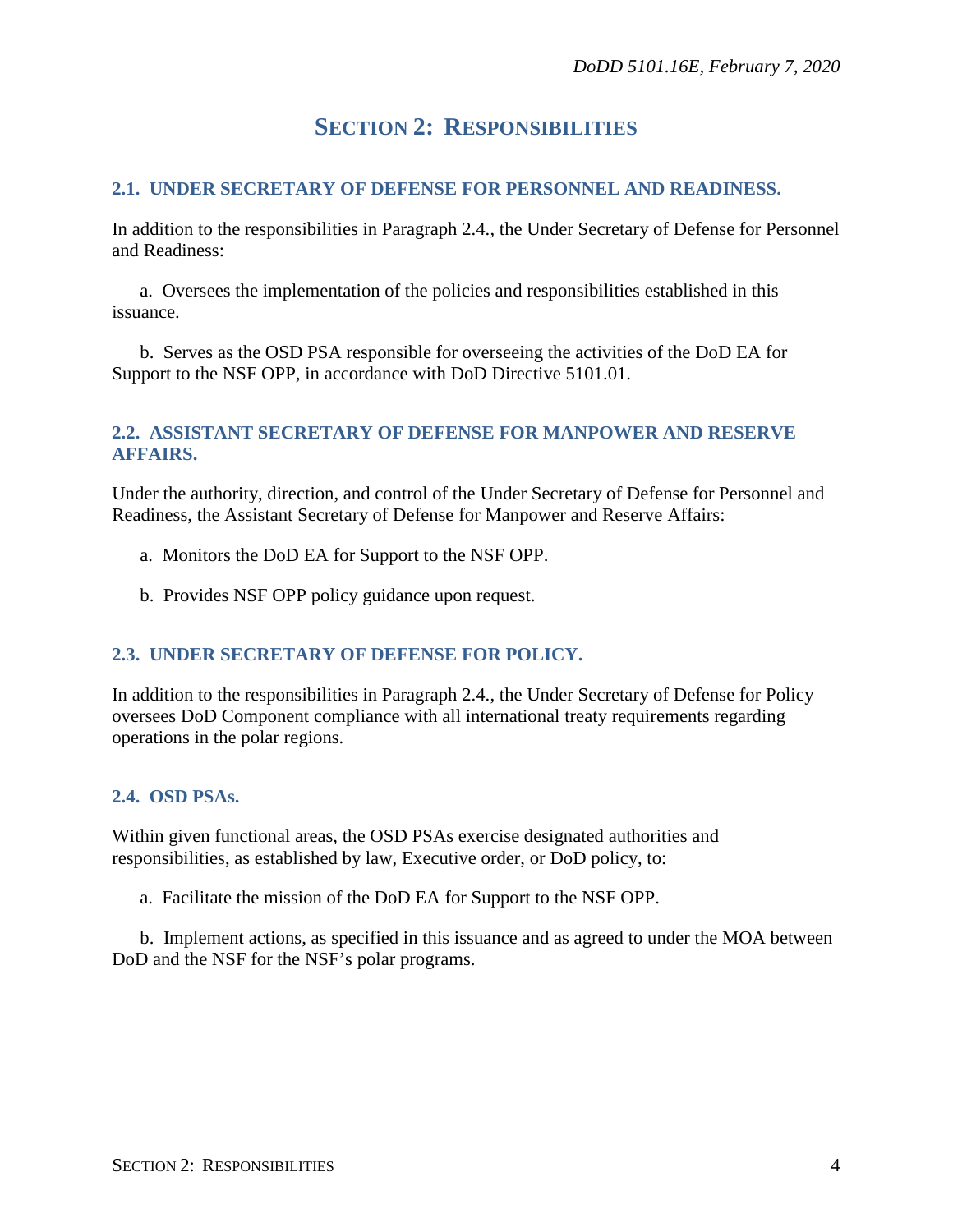#### **2.5. DOD COMPONENT HEADS.**

The DoD Component heads:

a. Ensure the full cooperation of their respective component personnel with the DoD EA for Support to the NSF OPP to eliminate duplication of effort and to ensure DoD-wide planning, programming, and development effectively and efficiently support the NSF OPP.

b. In coordination with the Director, NSF, and in accordance with DoD Instruction 4000.19 and Section 3 of this issuance, establish, regularly update, and maintain sub-agreements as annexes to the DoD-NSF MOA for the NSF's polar programs.

c. Collaborate on component issuances, concept plans, and interagency agreements, and ensure MOAs supporting the NSF OPP comply with this issuance.

d. Plan and program for DoD's reimbursable support requirements for the NSF OPP in accordance with the DoD-NSF MOA for the NSF's polar programs, and other applicable MOAs.

e. Coordinate on proposed guidance changes and implement procedures to ensure proper and timely tracking of requests for reimbursement.

#### **2.6. SECAF.**

In addition to the responsibilities in Paragraph 2.5., and as the DoD EA for Support to the NSF OPP, the SECAF:

a. Exercises broad responsibilities and authorities within the DoD for the planning, programming, budgeting, and execution of support requested by the NSF OPP.

b. Establishes an effective operational relationship with the NSF OPP and continually seeks opportunities to adopt best practices through cooperation with the heads of other federal departments and agencies and with the other DoD Component heads and the OSD Component heads.

c. Establishes and oversees a collection of MOAs in accordance with Section 3.

d. In accordance with the DoD-NSF MOA for the NSF's polar programs and any successor agreements:

(1) Establishes and distributes reimbursement procedures to ensure all DoD Components coordinate on proposed guidance changes, and implements procedures with proper and timely tracking of and requests for reimbursements in accordance with DoD 7000.14-R.

(2) Ensures reimbursement estimates are programmed, as specified in DoD 7000.14-R, current edition, and NSF OPP's requirements.

(3) Ensures that DoD rates are offered and applied when mutually agreed upon by DoD and the NSF OPP, in accordance with DoD 7000.14-R.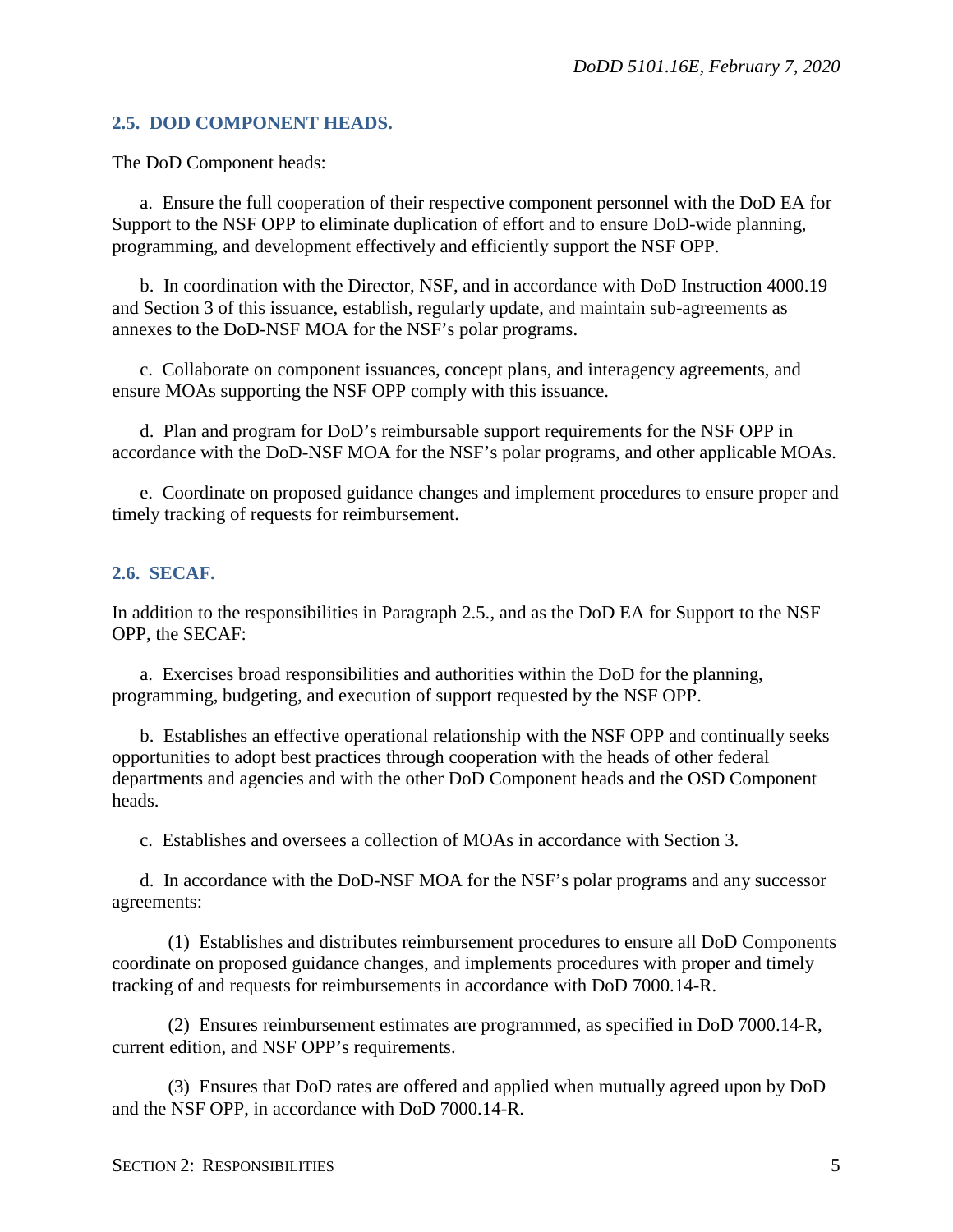## **SECTION 3: MOA MAINTENANCE AND PROCEDURES**

3.1. As the DoD EA for Support to the NSF OPP, the SECAF:

a. Maintains, on behalf of DoD, an overarching and current DoD-NSF MOA for the NSF's polar programs that provides broad policy and guidance.

b. Ensures that the MOA is drafted in coordination with the Director, NSF and appropriate DoD officials in accordance with DoD Instruction 4000.19.

c. Coordinates on and approves all DoD Component annex MOAs to the DoD-NSF MOA for the NSF's polar programs.

3.2. OSD PSAs and DoD Component heads with responsibilities identified in the DoD-NSF MOA for the NSF's polar programs, or as requested by the DoD EA, will maintain subagreements with the NSF OPP as annexes to the MOA in accordance with DoD Instruction 4000.19.

a. Sub-agreements will establish any support arrangements necessary to perform the mission and fulfill the responsibilities assigned by this issuance.

b. Annex MOAs will address, at a minimum, issues related to logistics support functions (including equipment and personnel), as well as air, land, and sea operations.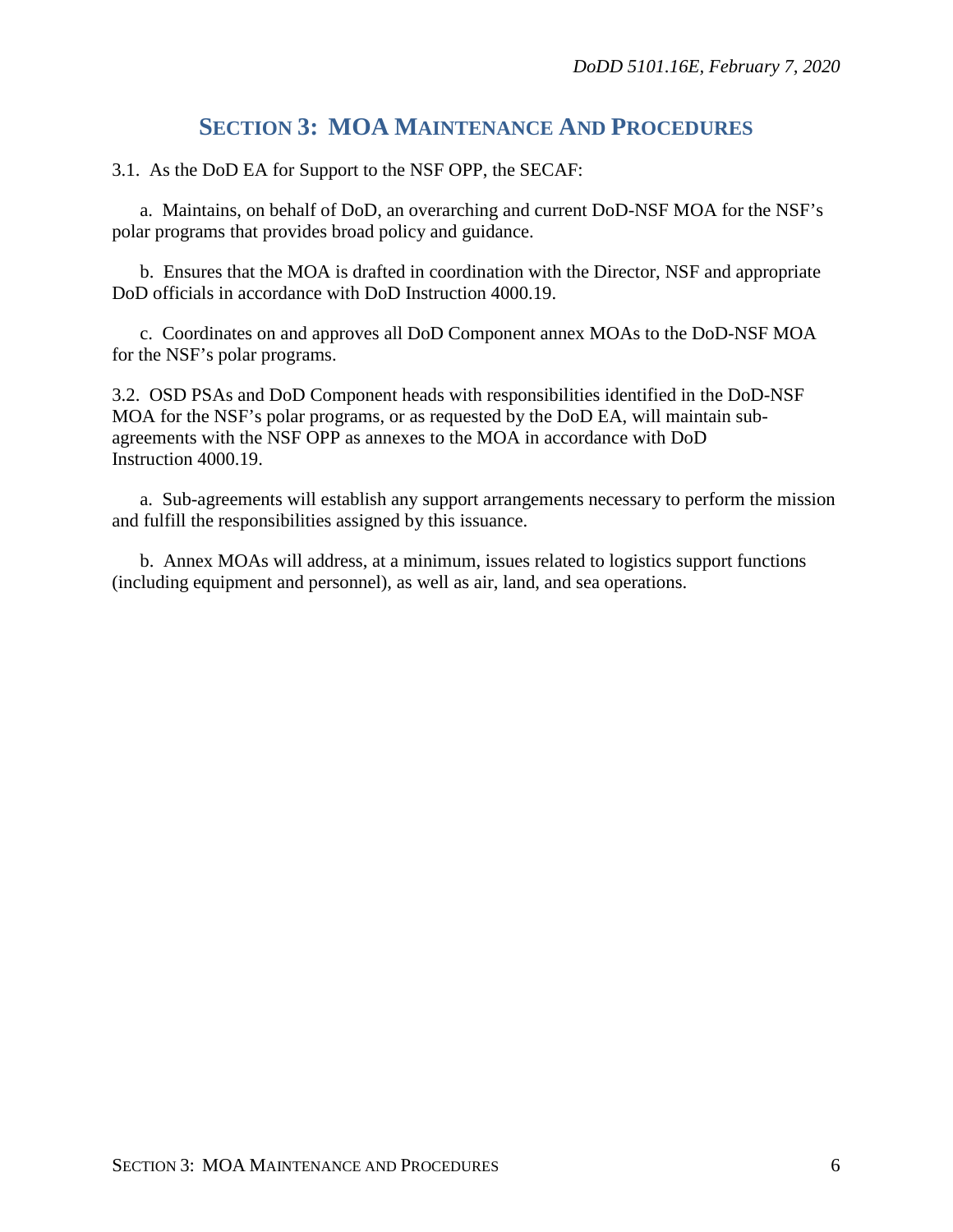## **GLOSSARY**

### **G.1. ACRONYMS.**

| <b>ACRONYM</b> | <b>MEANING</b>                     |
|----------------|------------------------------------|
| EA             | executive agent                    |
| <b>MOA</b>     | memorandum of agreement            |
| <b>NSF</b>     | <b>National Science Foundation</b> |
| <b>OPP</b>     | <b>Office of Polar Programs</b>    |
| <b>PSA</b>     | <b>Principal Staff Assistant</b>   |
| SECAF          | Secretary of the Air Force         |

#### **G.2. DEFINITIONS.**

These terms and their definitions are for the purpose of this issuance.

| <b>TERM</b> | <b>DEFINITION</b>                                                                                                                         |
|-------------|-------------------------------------------------------------------------------------------------------------------------------------------|
| <b>OPP</b>  | The division within NSF that manages or coordinates scientific<br>activities in the Arctic and Antarctic polar regions, and that has been |
|             | designated by Presidential Memorandum 6646 to serve as the single-                                                                        |
|             | point manager for all U.S. activities in Antarctica.                                                                                      |